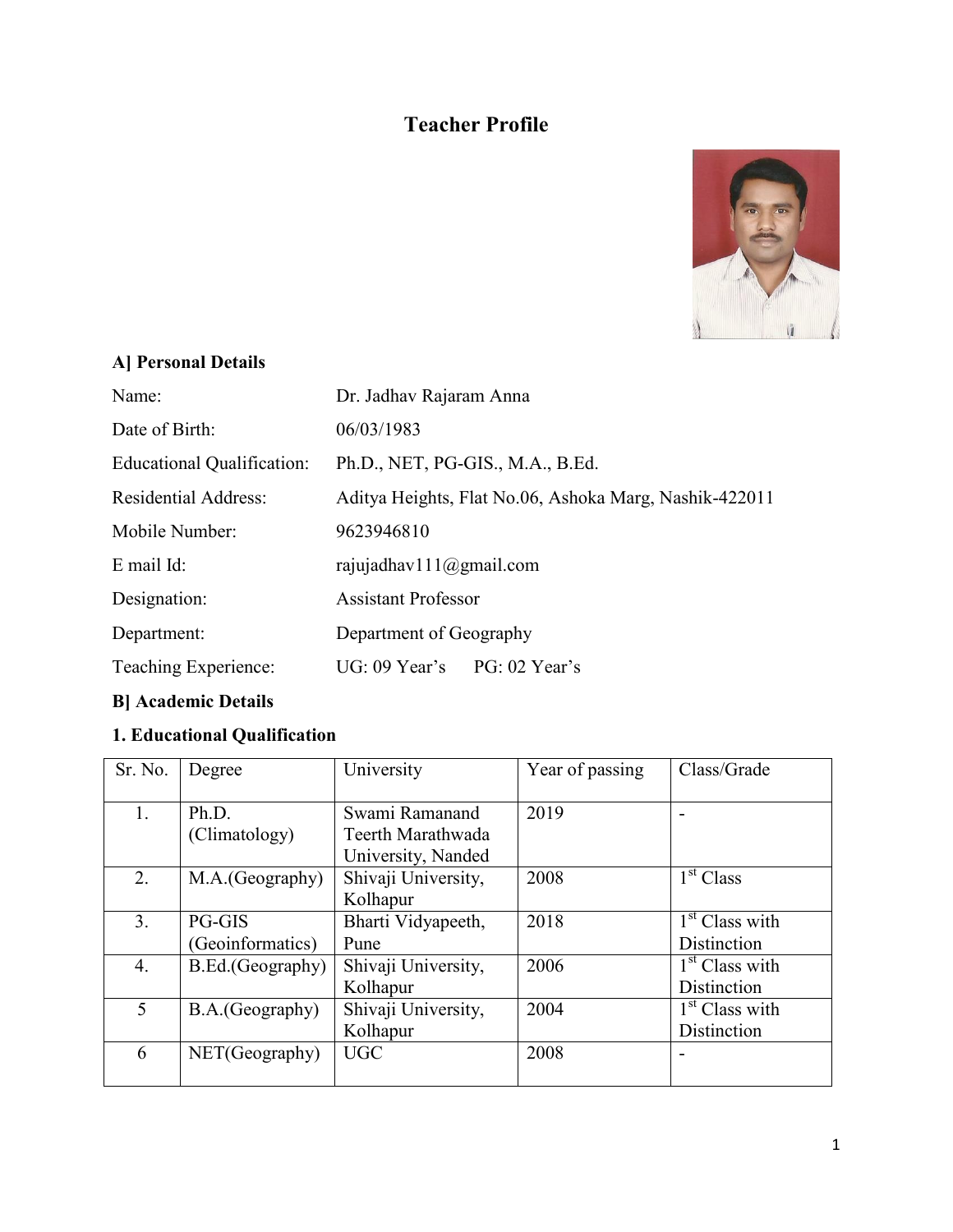## **2. Approval/s:**

| Sr. No. | Ref. No. | Type (A.Y./Permanent) | University                                |
|---------|----------|-----------------------|-------------------------------------------|
|         | CCO/543  | Permanent             | Savitribai Phule Pune<br>University, Pune |

## **3. Orientation/Refresher courses completed**

| Sr. No.          | Course            | Duration          | University / Academic Staff College               |
|------------------|-------------------|-------------------|---------------------------------------------------|
| 1.               | Orientation       | 27 Feb 2014<br>To | Central University of Hyderabad<br>(Andrapradesh) |
|                  |                   | 26 Mar 2014       |                                                   |
| 2.               | Special Summer    | 05 Jun 2017       | HRDC, Rani Durgavati University,                  |
|                  | School            | Tо                | Jabalpur(MP)                                      |
|                  |                   | 24 Jun 2017       |                                                   |
| 3 <sub>1</sub>   | Refresher on      | 10 Jun 2019       | Dr. Babasaheb Ambedkar Marathwada                 |
|                  | Geospatial        | To                | University, Aurangabad (Maharashtra)              |
|                  | Technologies(GIS) | 30 Jun 2019       |                                                   |
| $\overline{4}$ . | Refresher on      | 20 Apr 2020       | Ramanujan College, HRDC, University of            |
|                  | <b>MOOC</b>       | Тo                | Delhi (Delhi)                                     |
|                  |                   | 06 May 2020       |                                                   |

## **4. Curricular and Extra-curricular activities (2020-2021)**

| Sr. No.        | Committee                           | Chairman/Member |
|----------------|-------------------------------------|-----------------|
| 1              | IQAC                                | Member          |
| $\overline{2}$ | University Scholarship              | Chairman        |
| 3              | Admission                           | Member          |
| $\overline{4}$ | MoU's and Linkages                  | Chairman        |
| 5              | Geo-Fair                            | Member          |
| 6              | <b>IIRS ISRO Outreach Programme</b> | Co-ordinator    |
| 7              | International Singing Competition   | Member          |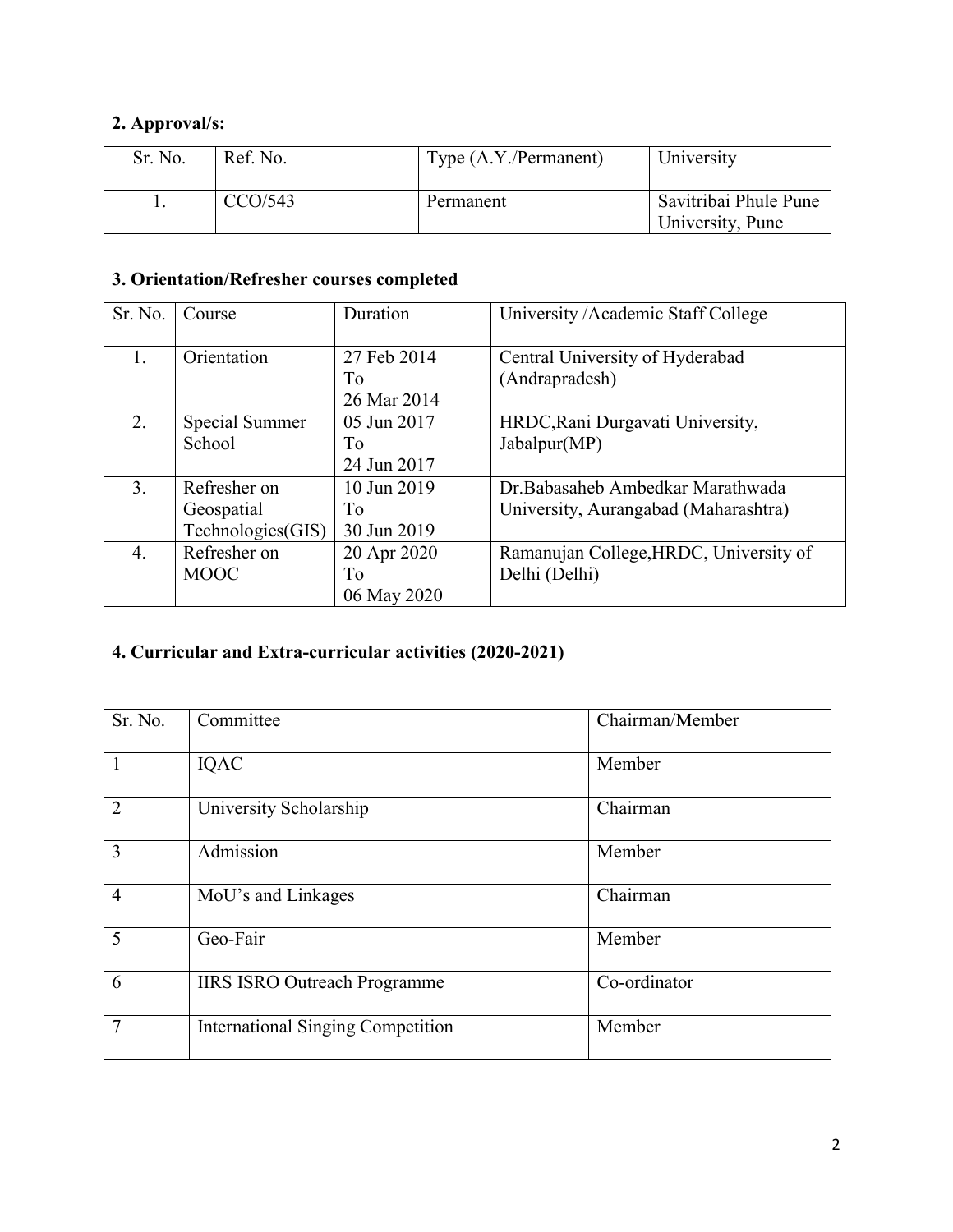## **C] Research Details**

## **a) Conferences/Seminars/ Webinars /Workshops Attended:**

### **I) Conferences**

| Sr. No.        | Title of Conference                                                                                      | Organized by                      | sponsored by | Duration                            |
|----------------|----------------------------------------------------------------------------------------------------------|-----------------------------------|--------------|-------------------------------------|
| 1              | International Level<br>Conference on<br>"Sustainable Water<br>Resource<br>Development and<br>Management" | Shivaji<br>University<br>Kolhapur | <b>UGC</b>   | $20^{th}$ and $21^{st}$<br>Dec.2012 |
| $\overline{2}$ | International Level<br>Conference on<br>"Environmental<br>Management<br>For Sustainable<br>Development"  | Karnataka<br>University           | <b>UGC</b>   | $20^{th}$ and $21^{st}$<br>Dec.2013 |

# **II) Seminars/Webinars**

| Sr.            | Title of the Seminar           | Organized by | sponsored by     | Duration                    |
|----------------|--------------------------------|--------------|------------------|-----------------------------|
| No.            |                                |              |                  |                             |
| $\mathbf{1}$   | State Level Seminar on         | L.V.H.       | <b>BOD SPPU,</b> | $2nd$ and $3rd$             |
|                | "Indian Agriculture:           | College,     | Pune             | Feb.2013                    |
|                | Problems and Perspectives"     | Panchvati,   |                  |                             |
|                |                                | Nashik       |                  |                             |
| $\overline{2}$ | National                       | Sandip       | <b>UGC</b>       | $28th$ and                  |
|                | Level Seminar on               | Arts         |                  | $29^{th}$ Jan. 2014         |
|                | "Climate Change and            | College,     |                  |                             |
|                | Sustainable Agriculture,       | Zodage       |                  |                             |
|                | India"                         |              |                  |                             |
| $\overline{3}$ | State Level Seminar on         | <b>ASC</b>   | <b>BOD SPPU,</b> | $20th$ and 21 <sup>st</sup> |
|                | "Effect of Climate Change"     | College,     | Pune             | Jan.2017                    |
|                | On Environment and             | Surgana      |                  |                             |
|                | Biodiversity in Tribal Region" |              |                  |                             |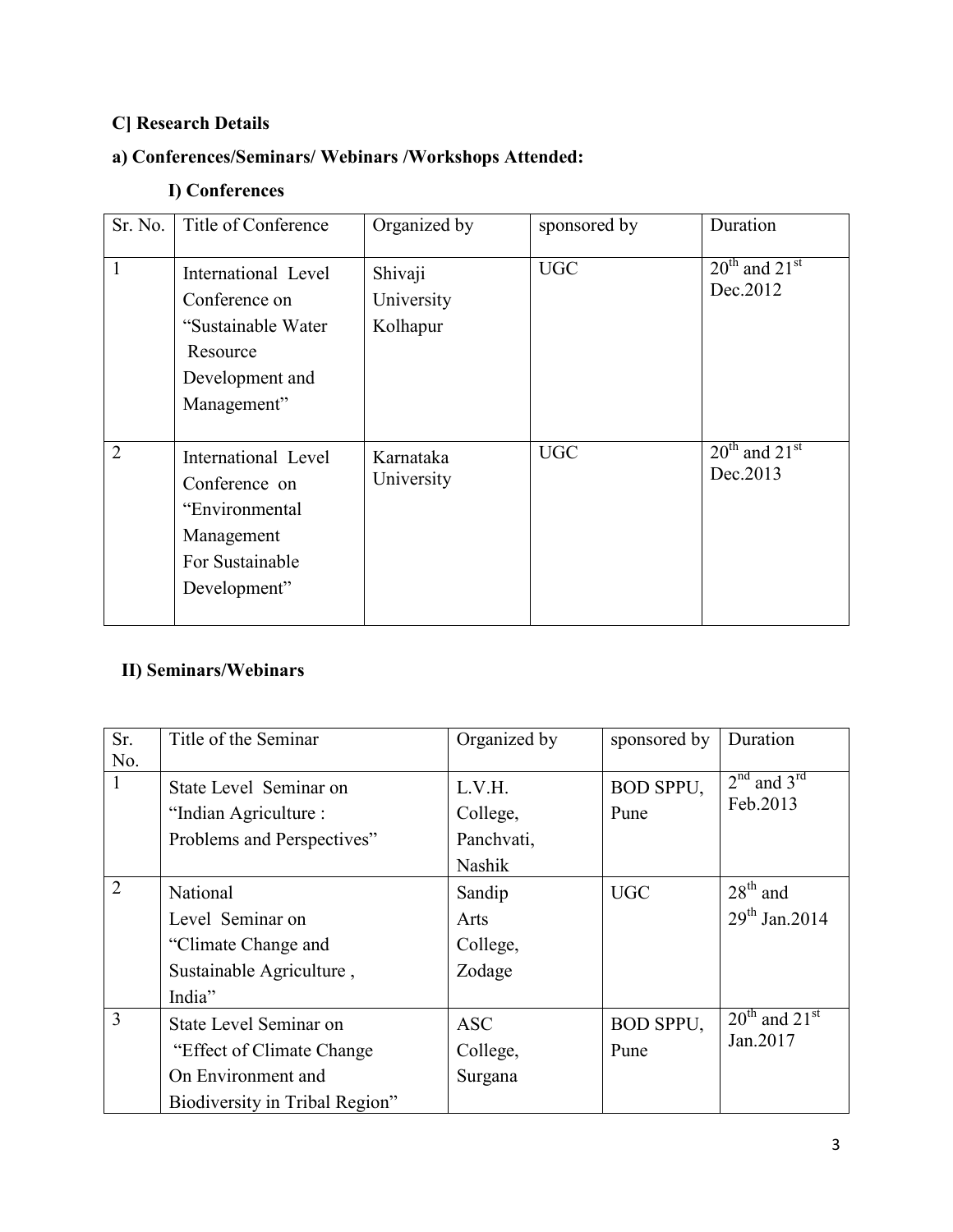| $\overline{4}$ | National Webinar on Biodiversity          | <b>MTB</b>                     | IQAC             | 17 April 2020 |
|----------------|-------------------------------------------|--------------------------------|------------------|---------------|
|                | and Conservation                          | College, Gujrat                |                  |               |
|                |                                           |                                |                  |               |
| 5              | National Webinar on An                    | SPPU, Pune                     | <b>BOD</b> Pune  | 14 to 16 May  |
|                | introspective approach towards            |                                |                  | 2020          |
|                | lifestyle                                 |                                |                  |               |
| 6              | National Webinar on Changing              | University of                  | IQAC             | 18 May 2020   |
|                | Paradigm of                               | Mumbai                         |                  |               |
|                | <b>Higher Education</b>                   |                                |                  |               |
| $\overline{7}$ | National Webinar on Eco friendly          | <b>ASC</b>                     | <b>IQAC</b>      | 19 May 2020   |
|                | life style Organized by                   | college, Hatkanan              |                  |               |
|                |                                           | gale, Kolhapur                 |                  |               |
| 8              | Webinar on Investment : Mutual            | <b>Athalye Sapre</b>           | IQAC             | 19 May 2020   |
|                | <b>Funds and Equities</b>                 | Pitre College,                 |                  |               |
|                |                                           | Devrukh,                       |                  |               |
|                |                                           | Ratnagiri                      |                  |               |
| 9              | National Webinar on Seven secretes        | NMC College,                   | <b>IQAC</b>      | 22 May 2020   |
|                | of Memory how to use in teaching          | Mumbai                         |                  |               |
|                |                                           |                                |                  |               |
| 10             | Webinar on How to use VRIDDHI             | V.S.Solutions                  | V.S.Solution     | 23 May 2020   |
|                | <b>ONLINE</b> Software                    | Pvt.Ltd,                       | s Pvt.Ltd,       |               |
|                |                                           | Malegaon                       | Malegaon         |               |
| 11             | National Webinar on Disaster              | ACS College,                   | IQAC             | 24 May 2020   |
|                | Management Awareness organized            | Manur                          |                  |               |
| 12             | NASA Small SAT and Kepler                 | Chandigarh                     | <b>DST</b>       | 26 May 2020   |
| 13             | Mission<br>National Webinar on COVID-19 & | University                     |                  |               |
|                | Genomics                                  | Chh.Shivaji<br>College, Satara | Department<br>of | 28 May 2020   |
|                |                                           |                                | Geography        |               |
| 14             | National webinar on 'Environment          | Krishna                        | Department       | 05 June 2020  |
|                | Awareness And Conservation'               | Mahavidyalaya,                 | of               |               |
|                |                                           | Rethare Bk.                    | Geography        |               |
|                |                                           |                                | & IQAC           |               |
| 15             | National Webinar on Corona Virus          | ASC College,                   | IQAC             | 10 June 2020  |
|                | and Geographical Conditions               | Jalna                          |                  |               |
|                |                                           |                                |                  |               |
| 16             | National Webinar on Open Access           | D.G.College,                   | Department       | 13 June 2020  |
|                | Resources : A Boon                        | Satara                         | of Library       |               |
|                |                                           |                                | and IQAC         |               |
| 17             | National Webinar on Contemporary          | Himachal Pradesh               | Department       | 18 June 2020  |
|                | Issues in Geography                       | ,University,                   | of               |               |
|                |                                           | Shimala                        | Geography        |               |
| 18             | One Day National Webinar In On            | Dahiwadi College               | Department       | 25 June 2020  |
|                | "Effects of Covid-19 on Agriculture"      | Dahiwadi Tal.                  | of               |               |
|                | and Geographical Environment"             | Man Dist. Satara               | Geography        |               |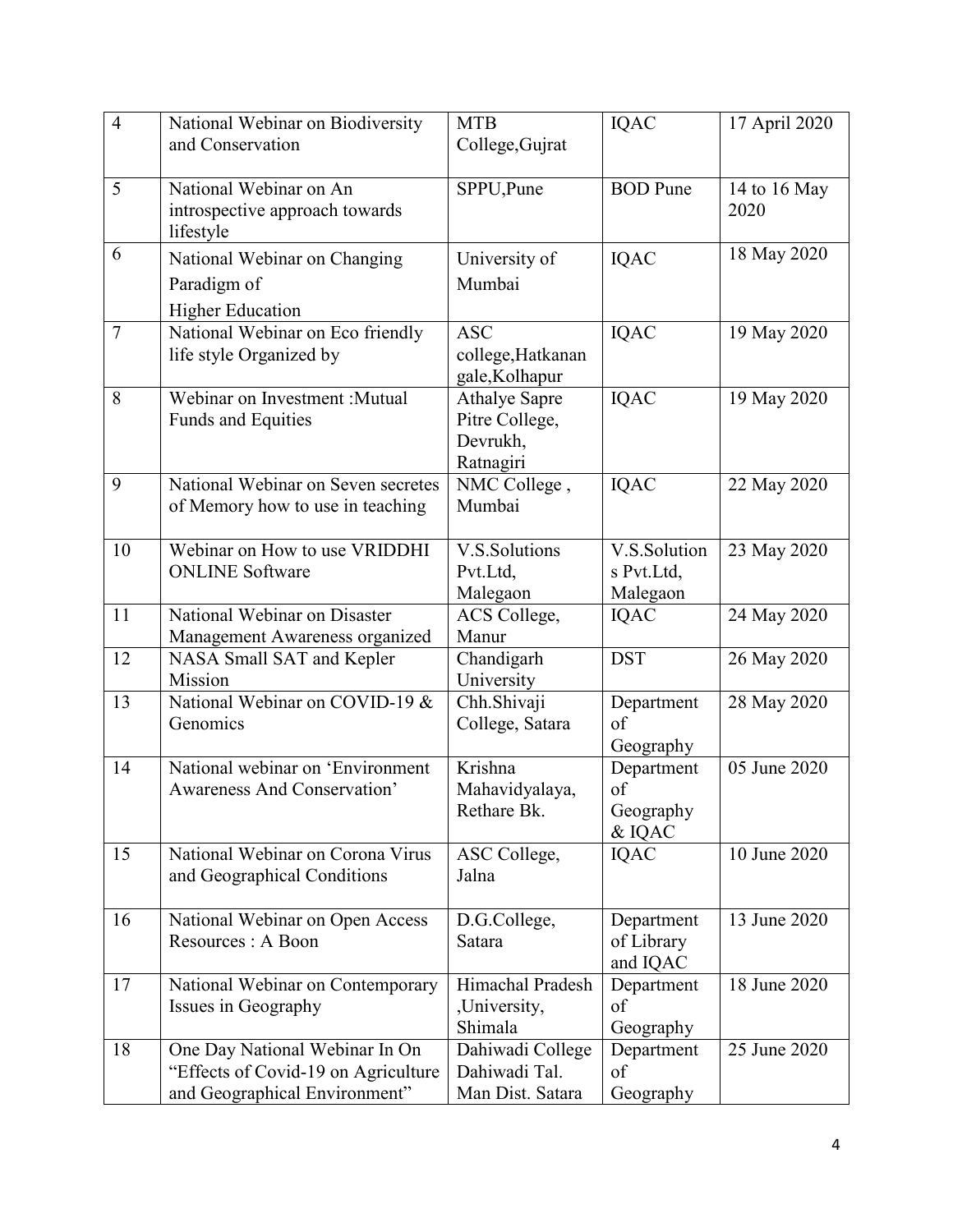| 19 | National Level Webinar on "Impact<br>of COVID-19 on Indian Agriculture<br>and Economy"                       | MGV'S LVH<br>College, Panchvati<br>, Nashik                                                    | <b>IOAC</b>                                                     | 6 August 2020     |
|----|--------------------------------------------------------------------------------------------------------------|------------------------------------------------------------------------------------------------|-----------------------------------------------------------------|-------------------|
| 20 | International level Webinar on<br>"Global Reflections on<br>Contemporary Cities and Future of<br>Urban Life" | Mata Gujri<br>College<br>(Autonomous),<br>Fatehgarh Sahib,<br>Punjab                           | Department<br>of<br>Geography<br>in<br>association<br>with IQAC | 07 August<br>2020 |
| 21 | National Level Webinar on "Public"<br>Health During Pandemic"                                                | Mahatma Gandhi<br>Vidyamandir's<br>MSG Arts,<br>Science and<br>Comm. College,<br>Malegaon Camp | Department<br>of Zoology                                        | 11 August<br>2020 |

## **III) Workshops**

| Sr.            | Title of the Workshop                                                                                                   | Organized by                                                                            | sponsored by                            | Duration                             |
|----------------|-------------------------------------------------------------------------------------------------------------------------|-----------------------------------------------------------------------------------------|-----------------------------------------|--------------------------------------|
| No.            |                                                                                                                         |                                                                                         |                                         |                                      |
| $\mathbf{1}$   | <b>E-Educational Content</b>                                                                                            | Chh.Shivaji                                                                             | Rayat Shikshan                          | 11 to 20 May                         |
|                | Development Organized                                                                                                   | College, Satara                                                                         | Sanstha, Satara                         | 2020                                 |
| $\overline{2}$ | <b>ICT</b> Tools for effective<br>teaching learning                                                                     | SRTMU, Nanded                                                                           | <b>IQAC</b>                             | 11 to 16 May<br>2020                 |
| 3              | <b>Online National Faculty</b><br>Development Program on<br>"APPLICATION OF<br><b>STATISTICS IN</b><br><b>RESEARCH"</b> | Department B.Com<br>CS & Finance,<br>SNMV College of<br>Arts and Science,<br>Coimbatore | <b>IQAC</b>                             | 28 May 2020.                         |
| $\overline{4}$ | Two Weeks Faculty<br>Development Programme<br>On Empowerment Through<br>Digital Technology and E-<br>Learning           | <b>SNDT Women's</b><br>University, Mumbai                                               | Dr. Babasaheb<br>Ambedkar<br>Chair SNDT | 1st-12th June,<br>2020               |
| 5              | "Quality Initiatives in<br><b>Revised Accreditation</b><br>Framework of NAAC & E-<br>Content Development"               | Arts, Science &<br>Commerce College,<br>Manmad Tal.<br>Nandgaon Dist.<br>Nashik         | <b>IQAC</b>                             | 07 July, 2020<br>to<br>11 July, 2020 |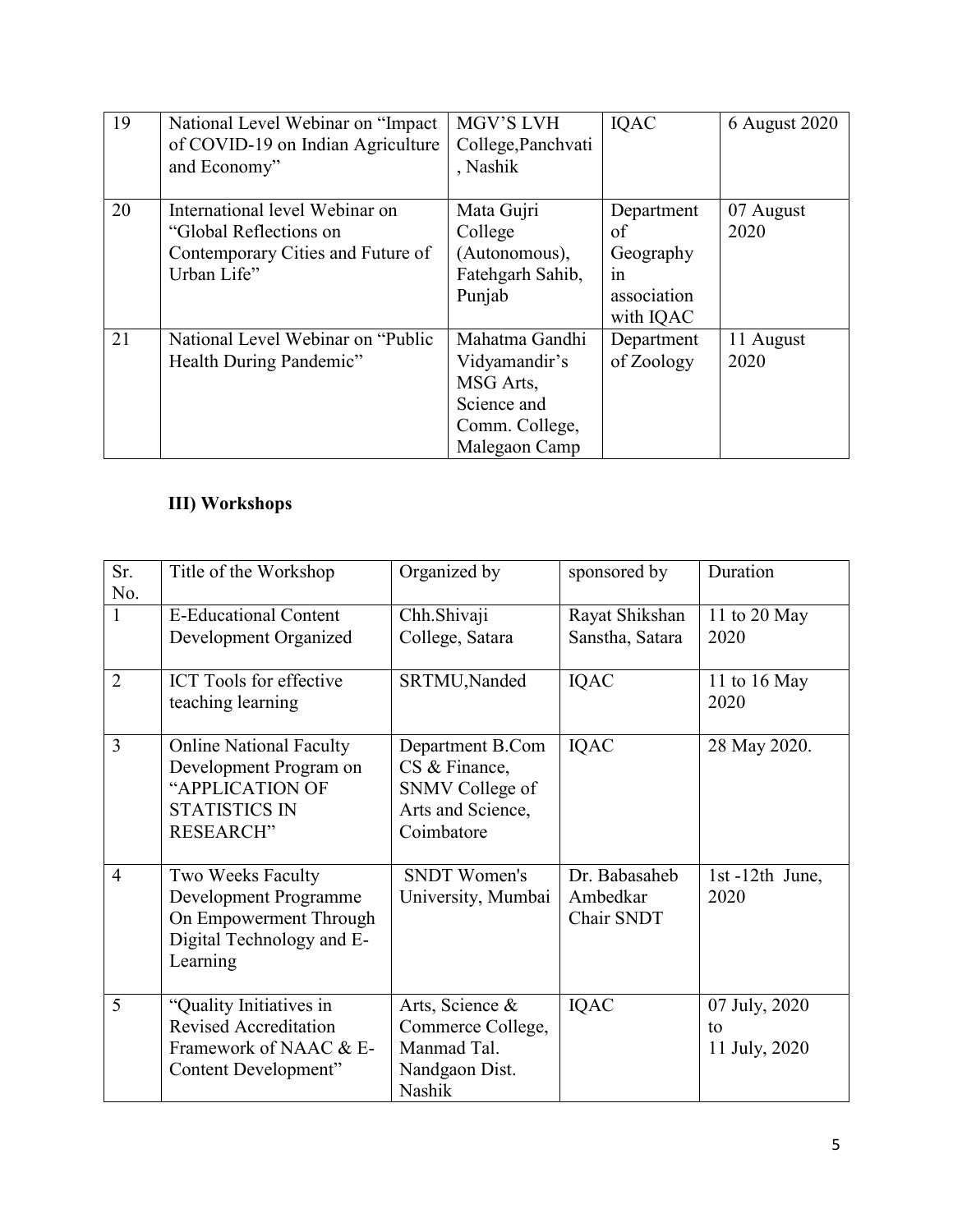## **b) Research Papers Presented/Published:**

## **Papers presented**

| Sr. No.       | Title of the Paper                                                                                                    | Theme of<br>Conference                                                                        | Organizers                                                                                  | Duration       |
|---------------|-----------------------------------------------------------------------------------------------------------------------|-----------------------------------------------------------------------------------------------|---------------------------------------------------------------------------------------------|----------------|
|               | Trend of monsoon<br>rainfall water resource<br>management over<br>Kolhapur District: A<br>Geographical<br>perspective | Sustainable<br>Development<br>and<br>Environmental<br><i>ssue</i>                             | Mandesh<br>Mahavidyalaya, Junoni,<br>Tal-Sangola, Solapur<br>Maharashtra                    | 7th June 2020  |
| $\mathcal{D}$ | An assessment of<br>water resources : an<br>Implications of human<br>well being in Western<br>Maharashtra             | The impact of<br>globalization on<br>contemporary<br>literature<br>environment<br>and society | Marutirao Harirao<br>Mahadik Arts &<br>Commerce College,<br>Modnimb, Solapur (Ms),<br>India | 15th July 2020 |

### **Publications**

# **Research Papers**

| Sr.           | Title of the paper                                                                                                                                                                                           | Name of the                                     | Name of                                                 | Volume                | <b>ISSN</b>   |
|---------------|--------------------------------------------------------------------------------------------------------------------------------------------------------------------------------------------------------------|-------------------------------------------------|---------------------------------------------------------|-----------------------|---------------|
| No.           |                                                                                                                                                                                                              | Author/s                                        | the Journal                                             | -Year                 | No.           |
|               | "Geo-locale pattern, temporal<br>deflection's and determinants of<br>potential evapotranspiration (pet)<br>from the year $1980-2016$ , an<br>analytical assertion of Nashik district,<br>Maharashtra, India" | Jadhav Rajaram<br>Jadhav<br>,Dr.Parag<br>Khadke | Research<br>Journey<br><b>UGC</b><br>Approved,<br>40705 | Volume<br>10,<br>2018 | 2249-<br>894X |
| $\mathcal{D}$ | Spatial Variations in the levels of<br>Human Resources Development in<br>Kolhapur district of Maharashtra,<br>India                                                                                          | Jadhav Rajaram<br>Jadhav                        | Purakala<br><b>UGC</b><br><b>CARE</b><br><b>LIST</b>    | Volume<br>1, 2015     | 2249-<br>5894 |
| $\mathcal{R}$ | "South-West Monsoon Rainfall"<br><b>Fluctuation and Drought Susceptible</b><br>Tahsils in Nashik District of<br>Maharashtra, India"                                                                          | Jadhav Rajaram<br>Jadhav,<br>Dr.Parag<br>Khadke | Purakala                                                | Volume<br>8,2018      | 2249-<br>2496 |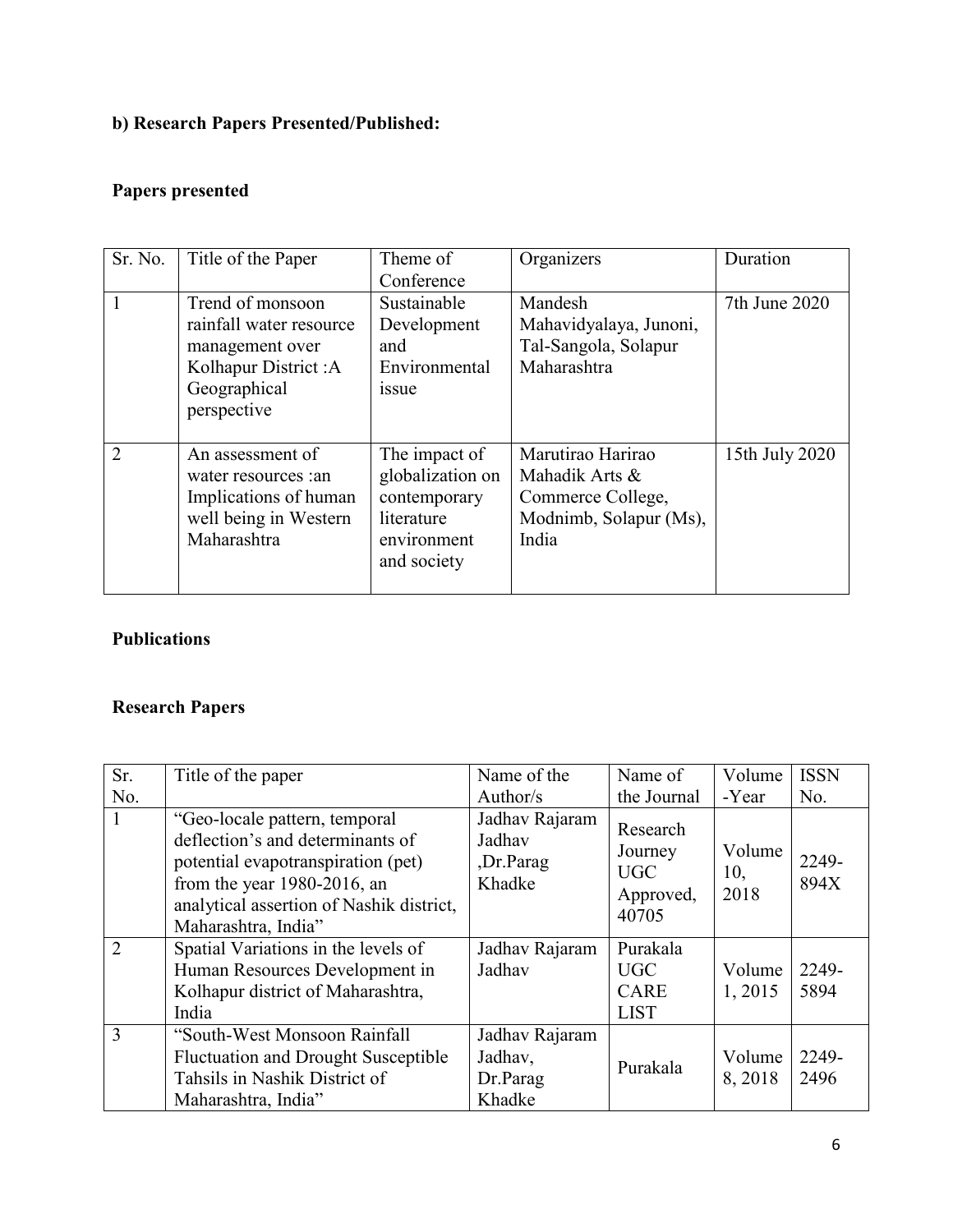| $\overline{4}$ | "Perusal of Trend and Pattern<br>Recognition of Agricultural Land Use<br>Efficiency (LUE) of Nashik District,<br>Maharashtra, India"                                                                                 | Jadhav Rajaram<br>Jadhav                        | Juni Khyat<br>(UGC Care<br>List Group<br>I Listed<br>Journal) | Volume<br>8,2018                   | 2249-<br>2496    |
|----------------|----------------------------------------------------------------------------------------------------------------------------------------------------------------------------------------------------------------------|-------------------------------------------------|---------------------------------------------------------------|------------------------------------|------------------|
| 5              | Speculation of Monsoon Rainfall and<br>Reciprocity of Crop Yield and<br>Production in Nashik District of<br>Maharashtra, India.                                                                                      | Jadhav Rajaram<br>Jadhav,<br>Dr.Parag<br>Khadke | Purakala<br><b>UGC</b><br><b>CARE</b><br><b>LIST</b>          | Volume<br>2, 2018                  | 2349-<br>266X    |
| 6              | "Diversification of Crops in Nashik<br>District: A Spatio Temporal<br>Analysis".                                                                                                                                     | Jadhav Rajaram<br>Jadhav                        | Juni Khyat<br>(UGC Care<br>List Group<br>I Listed<br>Journal) | Volume<br>81,<br>2019              | 2348-<br>7143    |
| $\overline{7}$ | An Assessment and Transformation<br>of Urbanization: A Case Study of<br>Nashik City, Maharashtra, India Page<br>No.89-104                                                                                            | Jadhav Rajaram<br>Jadhav                        | Research<br>Journey<br><b>UGC</b><br>Approved,<br>40705       | Volume<br>09,<br>2020              | $0971 -$<br>2143 |
| 8              | Samajik, Aarthik V Prakrutik<br>Vishleshan: Ek Chikishak Abyaas<br>Manke Gav Jilha Nashik,<br>Maharashtra, Bharat. Page No.863-<br>876                                                                               | Jadhav Rajaram<br>Jadhav,<br>Dr.D.A.Pawar       | Purakala<br><b>UGC</b><br><b>CARE</b><br><b>LIST</b>          | Volume<br>09,202<br>$\overline{0}$ | $0971 -$<br>2143 |
| 9              | Use of geographic information and<br>communication technologies (GEO-<br>ICT's) for agro-meteorological<br>management in semi arid zone of<br>Western Maharashtra, India Page<br>No.179-193                          | Jadhav Rajaram<br>Jadhav                        | Purakala<br><b>UGC</b><br><b>CARE</b><br><b>LIST</b>          | Volume<br>05,202<br>$\theta$       | 2278-<br>4632    |
| 10             | An Assessment Of Population<br>Dynamics Distressing Agriculture In<br>Nashik District, Maharashtra: A<br>Geographical Perspective Page<br>No.01-12                                                                   | Jadhav Rajaram<br>Jadhav                        | Juni Khyat<br>(UGC Care<br>List Group<br>I Listed<br>Journal) | Volume<br>39,202<br>$\theta$       | $0971 -$<br>2143 |
| 11             | Population Dynamics And Instability<br>An Assessment Of Socio-Economic<br>And Ecological Trait Of Existence: A<br>Comprehensive Approach In Semi<br>Arid Climate Of Southeastern<br>Maharashtra, India Page No.58-87 | Jadhav Rajaram<br>Jadhav                        | Purakala<br><b>UGC</b><br><b>CARE</b><br><b>LIST</b>          | Volume<br>05,202<br>$\theta$       | 2278-<br>4632    |